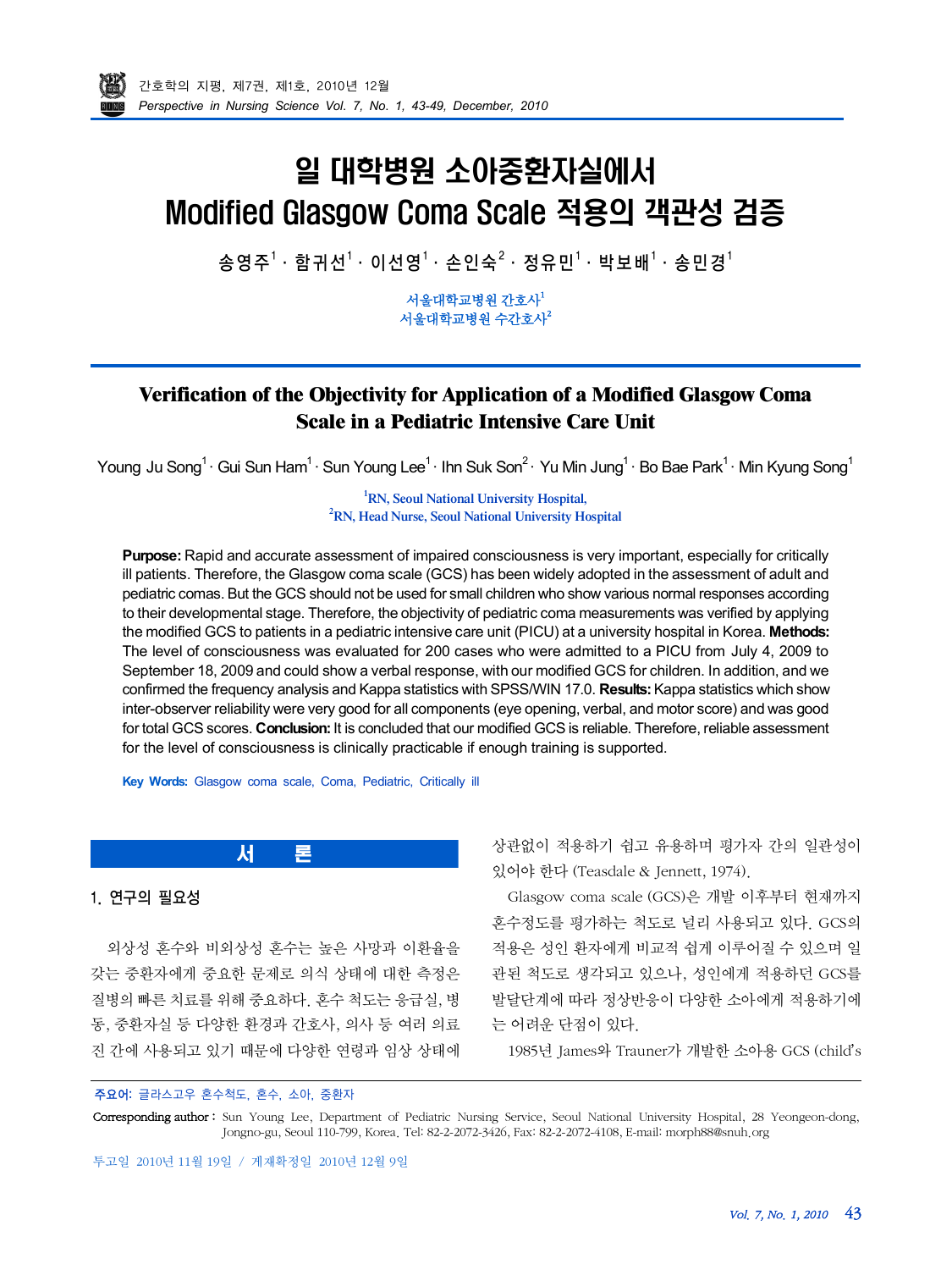Glasgow coma scale, CGCS)를 근간으로 (James, Anas, & Perkin, 1985), 소아의 발달 단계에 따른 언어 반응과 운동 반 응에 적절하게 GCS를 수정한 여러 척도들이 개발되어 사용되 고 있다 (Kirkham, Newton, & Whitehouse, 2008; Simpson & Reilly, 1982; Tatman, Warren, Williams, Powell, & Whitehouse, 1997; Yager, Johnston, & Seshia, 1990).

British pediatric neurology association은 James 등 (1985)의 소아용 GCS를 수정한 몇 가지 척도 중의 하나를 소 아의 혼수 척도로 사용할 것을 권장하고 있으며 (Kirkham et al., 2008), 소아용 GCS는 아동이 발달 단계에 따라 언어 반 응과 운동 반응이 성인과 다르다는 것에 기초하여 연령 별 정상 반응 정도를 기준으로 혼수 정도를 평가하고 있다.

국내에서는 성인 기관 내관 삽입 환자에 대한 GCS의 유 용성 (이병찬, 육정환, 정관호와 김진천, 1997), 응급실에서 예측 인자로서 GCS를 적용하는 것에 대한 연구 (신중호 등, 2003)가 일부 진행되었으나 소아 환자에 적용하기에 용이 하고 신뢰성이 높은 혼수 척도에 관한 연구는 없는 실정이 다. 임상에서 표준화된 혼수 척도의 부재는 의식 정도 사정 에 있어 의료진 간의 의사소통에 장애가 될 수 있고 환아의 치료에 영향을 미칠 수 있다.

현재 일 대학병원 소아중환자실에서는 표준화된 의식 사 정 지침이 마련되어 있지 않고 각 간호사마다 지식수준이 나 훈련 정도가 서로 달라서 소아 환자에게 기존의 GCS를 적용할 수 있고, 간호사 간에 서로 다른 척도의 점수를 부여 할 수 있어 의사소통에 혼란을 겪는 경우가 발생할 수 있다. 따라서 임상에서 간호사들이 용이하게 소아 환자의 혼수 정도를 사정하여 환자 상태를 신속하게 파악할 수 있도록 하고, 의료진 간의 원활한 의사소통에 이바지하여 적극적 인 중재를 제공할 수 있도록 객관적인 혼수 척도가 필요한 실정이다. 이를 위해 본 연구는 James 등 (1985)의 modified Glasgow coma scale (modified GCS)를 기반으로 하여 한 글화된 소아용 혼수척도를 개발하고, 이 척도를 소아 중환 자에게 적용하여 그 객관성을 검증하고자 한다.

#### 2. 연구목적

본 연구의 목적은 일 대학병원 소아중환자실의 환자에게 적용할 수 있도록 James 등 (1985)의 modified Glasgow coma scale를 번역하여 수정한 소아용 혼수 척도의 객관성 검증을 통해 소아 중환자의 혼수 정도를 지속적으로 관찰 하고, 의료진간의 일관된 의사소통이 이루어지는데 기여하 고자 함이다.

본 연구의 구체적인 목표는 다음과 같다.

- 소아환자의 혼수정도를 사정하기 위한 척도와 세부지 침을 개발한다.
- 개발한 소아용 혼수척도를 임상의 소아 중환자에게 적 용하여 번역 ․ 수정한 소아용 혼수척도의 객관성을 검 증한다.

#### 3. 용어정의

1) 소아 중환자

생명에 위험을 초래하며 매우 불안정하고 아주 복잡한 내과적 혹은 외과적 치료를 요하는질환을 갖는 소아 (김동 옥, 김성덕, 민성원과 손주태, 1989)로 본 연구에서는 서울 시내 일 대학병원의 소아 중환자실에 입원해 있는 소아 환 자를 의미한다.

#### 2) 의식 상태

의식이란 자신의 상황이나 행위를 스스로 깨달을 수 있 는 정도를 의미하며 의식 상태에는 각성의 정도, 명료함의 정도, 인식의 정도가 포함된다 (Wood, 1991). 본 연구에서 의식 상태는 James 등 (1985)의 modified GCS을 번역, 수 정하여 본 연구에서 개발한 소아용 혼수 척도로 측정한 점 수를 의미한다.

# 문헌고찰

응급 상황에서 환자의 의식 상태를 신속하고 정확하게 평 가하여 의료진 간에 의견을 교환하는 것은 매우 중요하다. 응급실 등에서 사용되고 있는 AVPU (alert/verbal/pain/ unresponsive), ACDU (alert/confused/drowsy/unresponsive) 척도는 응급상황에서 필요한 간소화 의 조건은 성립 하나 예후를 판단하는데 민감하지 못하고 신뢰도가 낮아 권장하지 않고 있으며 혼수척도의 요건을 대체로 성립하는 Glasgow coma scale (GCS)이 성인과 소아의 혼수 정도를 판단하는데 널리 이용되고 있다 (Kirkham et al., 2008). 소 아는 언어와 운동능력이 성인과 다르기 때문에 성인과 같은 척도를 적용하는데 어려움이 있어 이를 극복하기 위하여 GCS을 수정한 modified Glasgow coma scale (modified GCS)이 개발되어 사용되고 있다.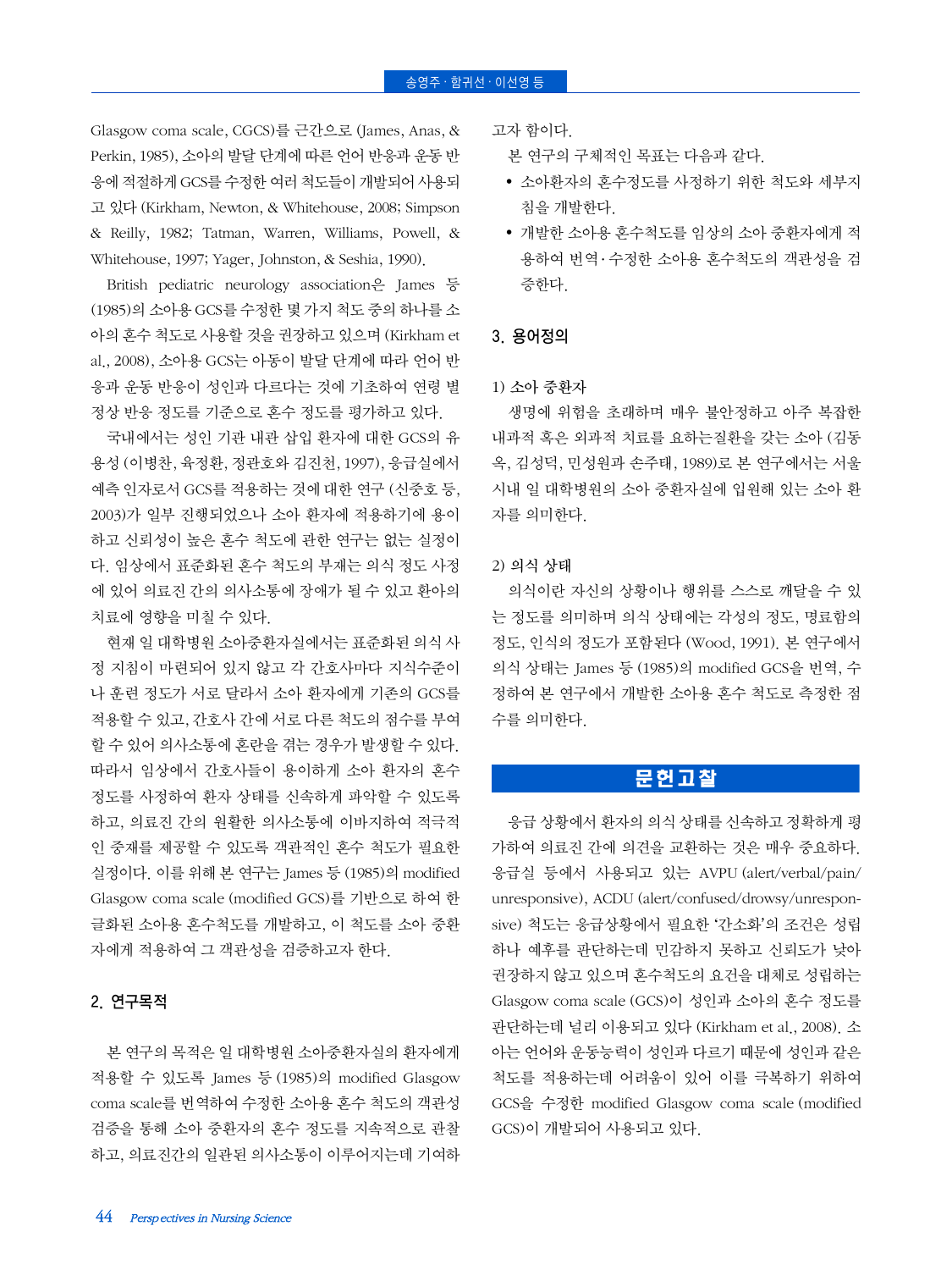#### 1. Glasgow Coma Scale

Glasgow coma scale (GCS)은 Teasdale과 Jennett (1974) 이 소개한 것으로 개안반응 (eye opening), 언어반응 (verbal response), 운동반응 (moter response)의 3가지 평가항목 에 대해 대상자의 반응에 따라 4~6단계로 나누고 평가 합계 에 의해 의식수준의 중증도를 평가하는 방식이다. 세 가지 임상증상은 움직임, 언어, 개안 반응이다. 이 반응들은 이전 의 척도에서도 다루어 졌으나, Teasdale과 Jennett (1974) 이 발표한 Glasgow coma scale and score (Table 1)에서 각 반응이 명확하게 정의되어 기능장애에 따른 단계적 등급을 매기는 형식화된 체계로 구성되었다.

위 세 가지 반응 중 두부외상 환자에서 반응을 검사하지 못하는 경우가 있으므로 각 반응을 별도로 기록하여 측정 불가능한 부분의 반응이 고려될 수 있도록 하여 몇몇 정보 가 누락되더라도 반응을 확인할 수 있으므로 환자 개개인 의 상태에 따라 조절될 수 있는 유연성이 있어 실제적 유용 성이 크다 (박춘근, 1987).

Glasgow coma scale (GCS)은 일부 부정적 견해에도 불 구하고 임상의 기본적 요소로서 그리고 급성 두부외상 환자 들의 감시와 처치에 극히 중요한 부분으로 세계 여러 곳에 서 적용되고 있다 (신중호 등, 2003; 이병찬 등, 1997; Gill,

| <b>Table 1.</b> Glasgow Coma Scale and Score (Teasdale, G., & |  |  |  |
|---------------------------------------------------------------|--|--|--|
| Jennett, B., 1974)                                            |  |  |  |

| Variables                 | Score          |
|---------------------------|----------------|
| Eye opening               |                |
| Spontaneous               | 4              |
| To sound                  | 3              |
| To pain                   | $\overline{c}$ |
| None                      | 1              |
| Verbal Response           |                |
| Oriented                  | 5              |
| Confused conversation     | $\overline{4}$ |
| Words (inappropriate)     | 3              |
| Sounds (incomprehensible) | $\overline{2}$ |
| None                      | 1              |
| Best motor response       |                |
| Obey commands             | 6              |
| Localize pain             | 5              |
| Flex normal               | 4              |
| Flex abnormal             | 3              |
| Extend                    | $\overline{2}$ |
| None                      | 1              |
| Total coma "Score"        | $3 - 15$       |

Windemuth, Steele, & Green, 2005; James et al., 1985).

Glasgow Coma Scale을 수정, 변형한 척도들이 제기되 었으나 척도의 변형이 요구되는 가장 대표적인 상황은 모 든 요구에서 최고 수준의 반응이 나타나기를 기대할 수 없 는 소아의 의식 상태 검증이다 (박춘근, 1987).

#### 2. Modified Glasgow Coma Scale

의식 수준의 악화는 뇌부종의 진행, 두개내압의 증가, 고 혈압과 관련되어 잘 설명되며 만약 빠르고 정확한 대처를 하지 않는다면 좋지 않은 결과와 연관된다. 심폐바이패스 와 같은 복잡한 수술직후에 소아 환자가 깨어나는 것은 지 연되거나 불완전할 수 있는데, 심각한 손상이 진행되는 소 아를 구별하기 위해서는 숙련된 기술이 요구된다 (Kirkham et al., 2008). 실제로 기존의 Glasgow coma scale (GCS)이 소아 외상성 혼수와 관련된 연구에 사용되었지만 소아 연 령에 적용하는데 상당한 어려움이 있었고 특히 소아가 언 어 습득이 되지 않은 단계이거나 너무 억압된 경우가 있으 므로 언어 척도는 말을 할 수 없는 아주 어린 아동들에게 적 용하기에 부적절하다 (Kirkham et al., 2008).

이에 따라 각각 다른 접근으로 5세 미만 아동의 언어 발 달을 반영하면서 언어 점수를 측정할 수 있도록 변형된 도구 가 제안되었으며 modified Glasgow coma scale (James et al., 1985), modified coma scale for infants (James, 1986), 찡그림 척도 (grimace)를 GCS와 함께 적용한 James adaptation of the Glasgow coma scale (Tatman et al., 1997), James 등 (1985)의 modified GCS를 응용한 child's Glasgow coma scale (Kirkham et al., 2008) 등이 연구되어 왔다.

본 연구에서는 개안반응과 운동반응은 1세 미만/1세 이 상의 2구간으로, 언어반응은 2세 미만/2~5세/5세 이상의 3 구간으로 다른 척도에 비해 가장 세부적으로 나누어진 modified Glasgow coma scale (James et al., 1985)을 이용 하였다 (Table 2).

James 등 (1985)의 modified Glasgow coma scale의 운 동반응에는 1세 미만의 자연스러운 반응뿐만 아니라 자극 이나 통증에 대한 회피도 포함된다. 이는 성인에서 자극이 나 통증에 대한 회피 반응과 같은 수준이며, 따라서 부여된 점수는 환자의 연령이 다양하더라도 같은 수준의 의식 손 상을 의미하기 때문에 쉽게 해석하고 의사소통할 수 있으 며 학령전기 아동의 자료가 학령기, 청소년기 그리고 성인 환자의 자료에 포함되는 것이 가능하다.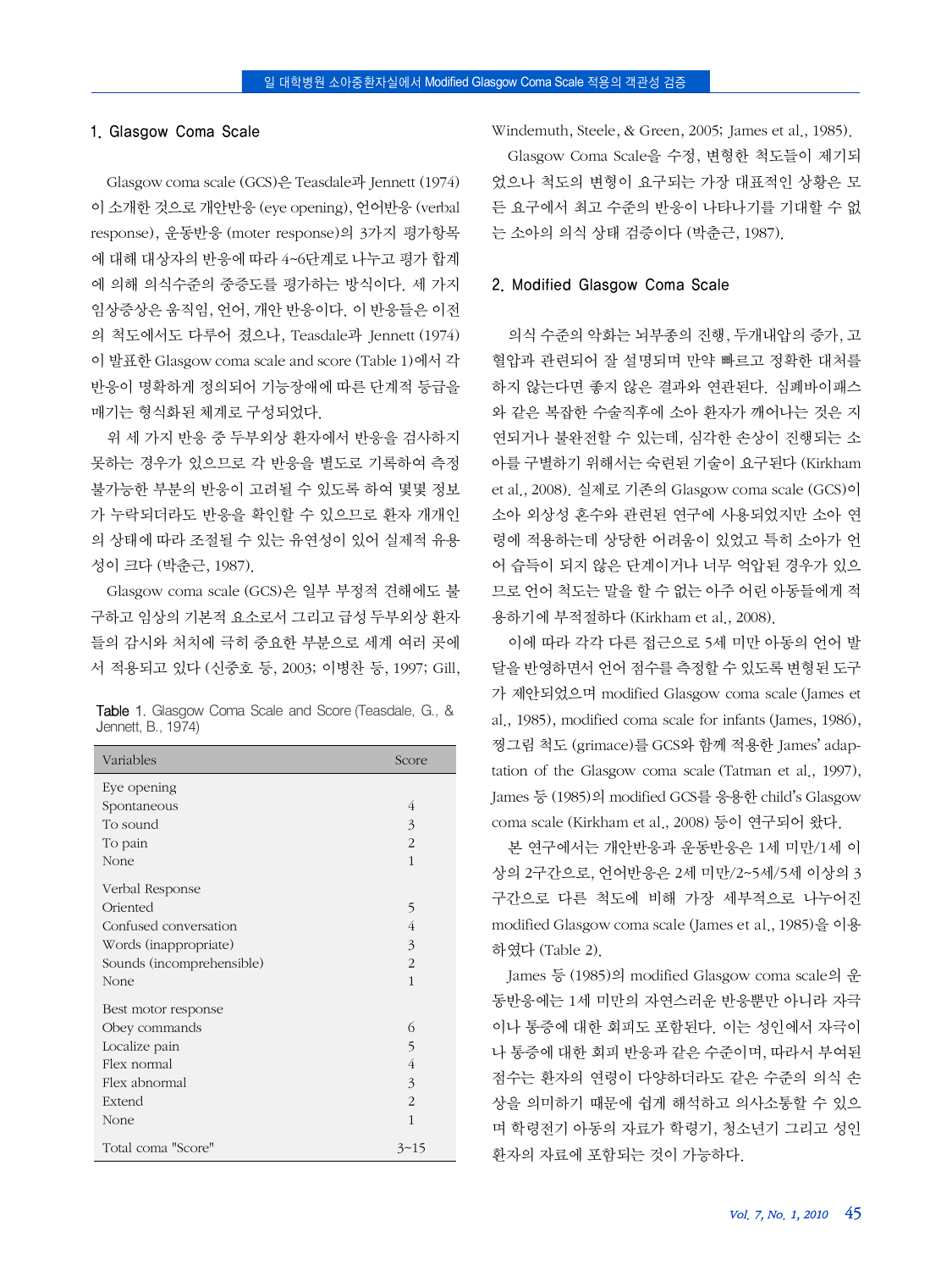| Eye opening            |                                       | $\geq$ 1 year                                                            |                                                                                          | $<$ 1 year                                                                                             |  |  |  |
|------------------------|---------------------------------------|--------------------------------------------------------------------------|------------------------------------------------------------------------------------------|--------------------------------------------------------------------------------------------------------|--|--|--|
|                        | $\overline{4}$<br>3<br>$\overline{2}$ | Spontaneously<br>Opens to verbal command<br>Opens to pain<br>No response |                                                                                          | Spontaneously<br>Opens to shout<br>Opens to pain<br>No response                                        |  |  |  |
| Best verbal            |                                       | $\geq$ 5 years                                                           | $2\neg 5$ years                                                                          | $0-23$ months                                                                                          |  |  |  |
| response               | 5<br>$\overline{4}$<br>3              | Oriented and converse<br>Disoriented and converse<br>Inappropriate words | Appropriate words and phrases<br>Inappropriate words and phrases<br>Cries and/or screams | Smiles, coos appropriately<br>Cries appropriately<br>Persistent inappropriate crying<br>and/or screams |  |  |  |
|                        | 2                                     | Incomprehensible sounds<br>No response                                   | Grunts<br>No response                                                                    | Grunts, agitated, restless<br>No response                                                              |  |  |  |
| Best motor<br>response |                                       | $\geq$ 1 year                                                            |                                                                                          | $<$ 1 year                                                                                             |  |  |  |
|                        | $\circ$                               | Obeys                                                                    |                                                                                          | Spontaneous movement                                                                                   |  |  |  |
|                        | 5                                     | Localizes to pain<br>Flexion withdrawal                                  |                                                                                          | Localizes to pain<br>Flexion withdrawal                                                                |  |  |  |
|                        | 4<br>3                                | Flexion abnormal                                                         |                                                                                          | Flexion abnormal                                                                                       |  |  |  |
|                        | 2                                     | Extension                                                                |                                                                                          | Extension                                                                                              |  |  |  |
|                        |                                       | No response                                                              |                                                                                          | No response                                                                                            |  |  |  |

| Table 2. Modified Glasgow Coma Scale (James, et al., 1985) |  |  |
|------------------------------------------------------------|--|--|
|                                                            |  |  |

# 연구방법

# 1. 연구설계

본 연구는 James 등 (1985)의 modified Glasgow coma scale을 번역한 후 1세 미만과 1세 이상의 항목이 큰 차이가 없는 개안반응과 운동반응을 통합하여 개발한 소아용 혼수 척도의 객관성을 검증하기 위한 전향적 조사연구이다.

# 2. 연구대상자

연구대상은 서울시 소재 S대학병원 소아중환자실에 2009 년 7월 4일부터 9월 18일까지 입원한 환자 전체로 하였다. 단, 기관내관이나 기관절개관을 유지하고 있어 구두반응을 측정할 수 없는 환자는 제외하였다.

# 3. 연구도구

#### 1) 소아용 의식척도

1차로 본 연구팀이 James 등 (1985)의 modified Glasgow coma scale을 한글로 번역하였고, 개안반응과 운동반응에 서 1세 미만/1세 이상 항목 간에 큰 차이가 없어 이 부분을 통합하여 '소아용 의식척도'를 개발하였다. 이후 소아중환 자실 수간호사, 소아신경과병동 수간호사, 소아신경외과병 동 수간호사, 소아중환자실 책임간호사, 소아신경외과 교 수 1인, 간호대학 교수 2인에게 James 등 (1985)의 도구와 본 연구팀이 개발한 소아용 의식척도를 함께 제시하여 영 문도구의 번역과정과 한글화한 도구의 타당도를 검토 받아 최종 도구를 완성하였다.

#### 2) 소아의식상태 평가지침

Tatman 등 (1997)이 제시한 pediatric coma scale 평가 지 침을 본 연구팀이 번역하여 연구 환경에 맞게 수정한 것으로 조사자 간의 의식 상태 사정방법을 표준화하기 위해 개발하 였다. 한글로 개발한 지침은 예비조사를 통하여 사용가능함 을 확인하고 예비조사를 시행한 조사자의 의견을 반영하여 의식상태 평가에 용이하도록 도구를 수정, 보완하였다.

# 4. 자료수집

2009년 5월 소아중환자실 경력 2년 이상~3년 미만의 간 호사 2인을 조사자로 선정하고 소아용 의식척도와 소아의 식상태 평가지침을 숙지하도록 하였다. 평가지침에 따라 의식상태 평가를 시행하는 조사자 1인, 다른 조사자의 평가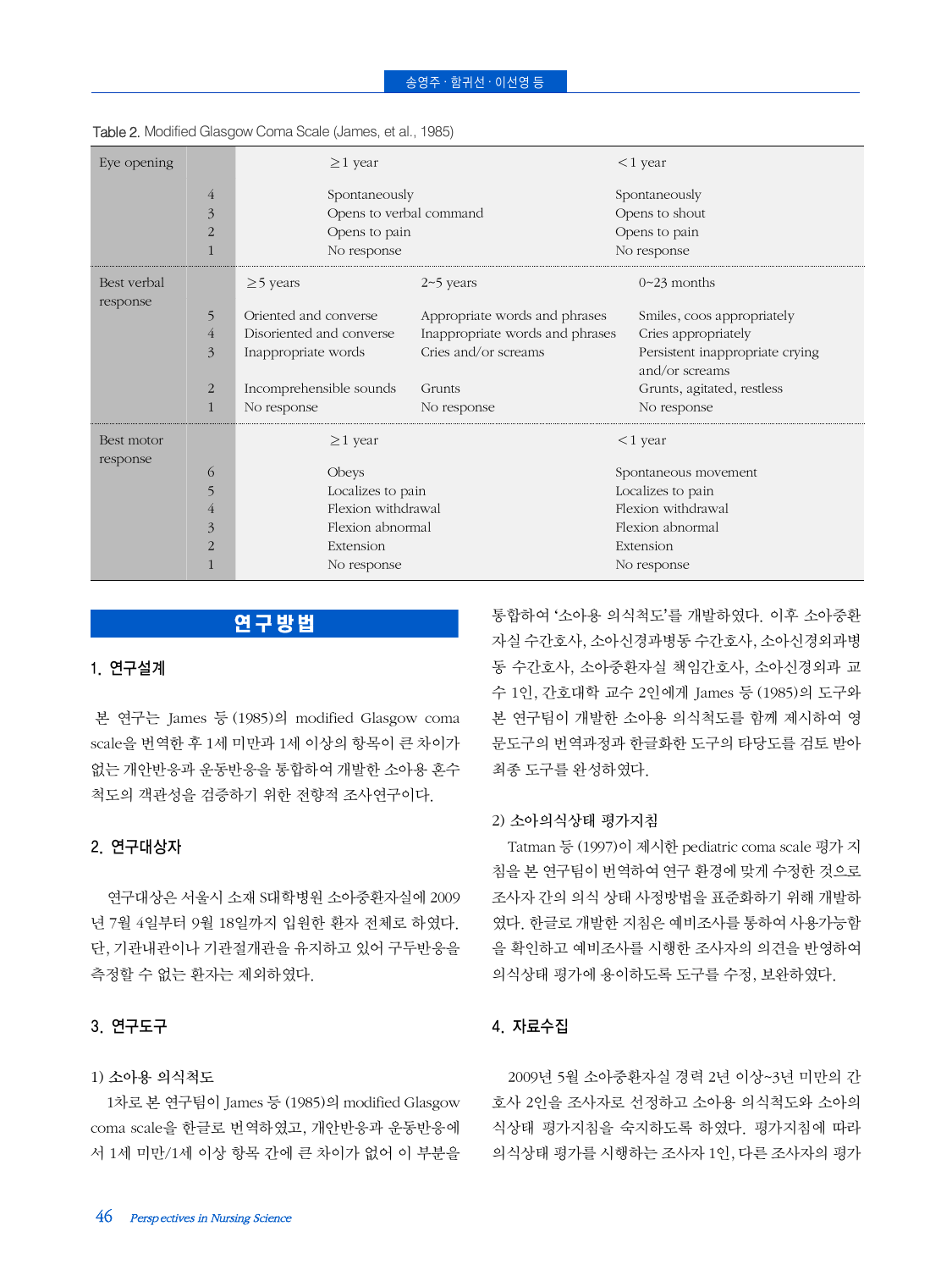를 관찰하는 것만으로 의식 상태를 평가하는 조사자 1인으 로 역할을 나누었으며 평가는 동시에 시행하되 이때 상대 방의 점수를 서로 보지 않도록 하였다. 2009년 6월 18일부 터 30일까지 소아중환자실에 입실한 환자 중 구두반응을 측정할 수 있는 환자 20명에 대해 예비조사를 시행하였고, 조사자 2인이 예비조사 중 발견한 문제점을 토대로 자료수 집방법을 보완하여 7월 4일부터 7월 7일까지 2차 예비조사 를 시행하였다. 2차 예비조사 결과 소아용 의식척도와 소아 의식상태 평가지침에 따라 조사를 하는 방법에 문제가 없 다고 판단되어 같은 방법으로 본조사를 진행하였고 2차 예 비조사 이후 수정한 사항이 없었기 때문에 이 기간은 본조 사 결과에 포함시켰다.

2차 예비조사를 포함한 본조사는 2009년 7월 4일부터 9 월 18일에 걸쳐 이루어졌으며 조사자 2인이 소아의식상태 평가지침에 따라 소아용 의식척도를 이용하여 평가하였다. 본조사를 1달 가량 진행한 결과 입실 환자 중 구두반응을 측정할 수 있는 환자의 수가 적어 8월 3일부터 중복 측정을 시행하였다. 한 환자에 대한 총 측정횟수는 제한하지 않으 나 중환자실 입실 기간 내에 1일 1회만 측정하는 방식으로 중복측정을 하였고, 총 수집 사례가 200건이 될 때까지 조 사하여 총 116명의 대상자에게 조사를 시행하였다.

치료적 목적으로 환자에게 주기적으로 행해지는 의식상 태 평가 시점에 가능하면 조사자 2인의 평가가 시행되도록 하고, 평가 시에 환자의 담당간호사가 관찰하도록 하였다. 이를 통해 조사자의 평가가 주기적인 의식상태 평가에 포 함될 수 있도록 하며 불필요하게 환자에게 시행되는 의식 상태 평가 빈도를 줄일 수 있도록 하였다.

### 5. 자료분석

수집된 자료는 SPSS/WIN 17.0 프로그램을 이용하여 대 상자의 일반적인 특성에 대해 빈도분석을 시행하였고 조사 자 간 일치도는 교차분석을 통해 Kappa 값을 구하여 분석 하였다.

### 연구결과

#### 1. 조사대상의 일반적 특성

총 200건의 대상자의 평균 연령은 5.54세로 만 1세 (12개 월) 미만이 82건, 전체의 41%를 차지하였으며 5세 이상~10

세 미만이 33건 (16.5%), 15세 이상이 28건 (14%)이었다. 성별은 남아가 103건 (51.5%), 여아가 97건 (48.5%)이었 다. 진료과는 소아흉부외과가 90건 (45.0%)으로 가장 많았 고 다음으로 소아청소년과 (55건, 27.5%), 소아신경외과 (38건, 19.0%)의 순이었으며 수술 후 중환자실로 입실한 경 우는 전체의 63% (126건)를 차지하였다 (표 3).

#### 2. 관찰자 간 일치도

2인의 조사자 (조사자 1, 조사자 2)가 평가한 소아용 의 식척도의 점수를 교차분석을 통해 Kappa 값을 구하여 일 치도를 검증하였다. GCS의 각 영역별 점수 일치도를 확인 한 결과 개안반응 점수의 Kappa 값이 0.819 (p<.001), 언 어반응 점수의 Kappa 값이 0.820 (p<.001), 운동반응 점 수의 Kappa 값이 0.804 (p<.001)로 나타났으며 각 영역별 점수의 합산값인 GCS 점수의 Kappa 값은 0.727 (p<.001) 으로 나타났다. 따라서 2인의 조사자 간 개안반응, 언어반 응, 운동반응의 각 영역별 일치도는 모두 매우 일치하는 것 으로 나타났으며 전체 점수의 경우에도 일치하는 것으로 평가할 수 있다 (표 4, 5).

#### 표 3. 조사 대상의 일반적 특성 (N=200)

| 구분  | 분류            | n (건) | $\frac{0}{0}$ |
|-----|---------------|-------|---------------|
| 여려  | 1개월 미만        | 27    | 13.5          |
|     | 1개월 이상~1세 미만  | 55    | 27.5          |
|     | 1세 이상~2세 미만   | 18    | 9.0           |
|     | 2세 이상~5세 미만   | 19    | 9.5           |
|     | 5세 이상~10세 미만  | 33    | 16.5          |
|     | 10세 이상~15세 미만 | 20    | 10.0          |
|     | 15세 이상        | 28    | 14.0          |
|     | 합계            | 200   | 100.0         |
|     |               |       |               |
| 성별  | 남             | 103   | 51.5          |
|     | 여             | 97    | 48.5          |
|     | 합계            | 200   | 100.0         |
|     |               |       |               |
| 진료과 | 소아청소년과        | 55    | 27.5          |
|     | 소아흉부외과        | 90    | 45.0          |
|     | 소아신경외과        | 38    | 19.0          |
|     | 소아외과          | 13    | 6.5           |
|     | 기타            | 4     | 2.0           |
|     | 합계            | 200   | 100.0         |
|     |               |       |               |
| 수술  | 수술함           | 126   | 63.0          |
| 유무  | 수술하지 않음       | 74    | 37.0          |
|     | 합계            | 200   | 100.0         |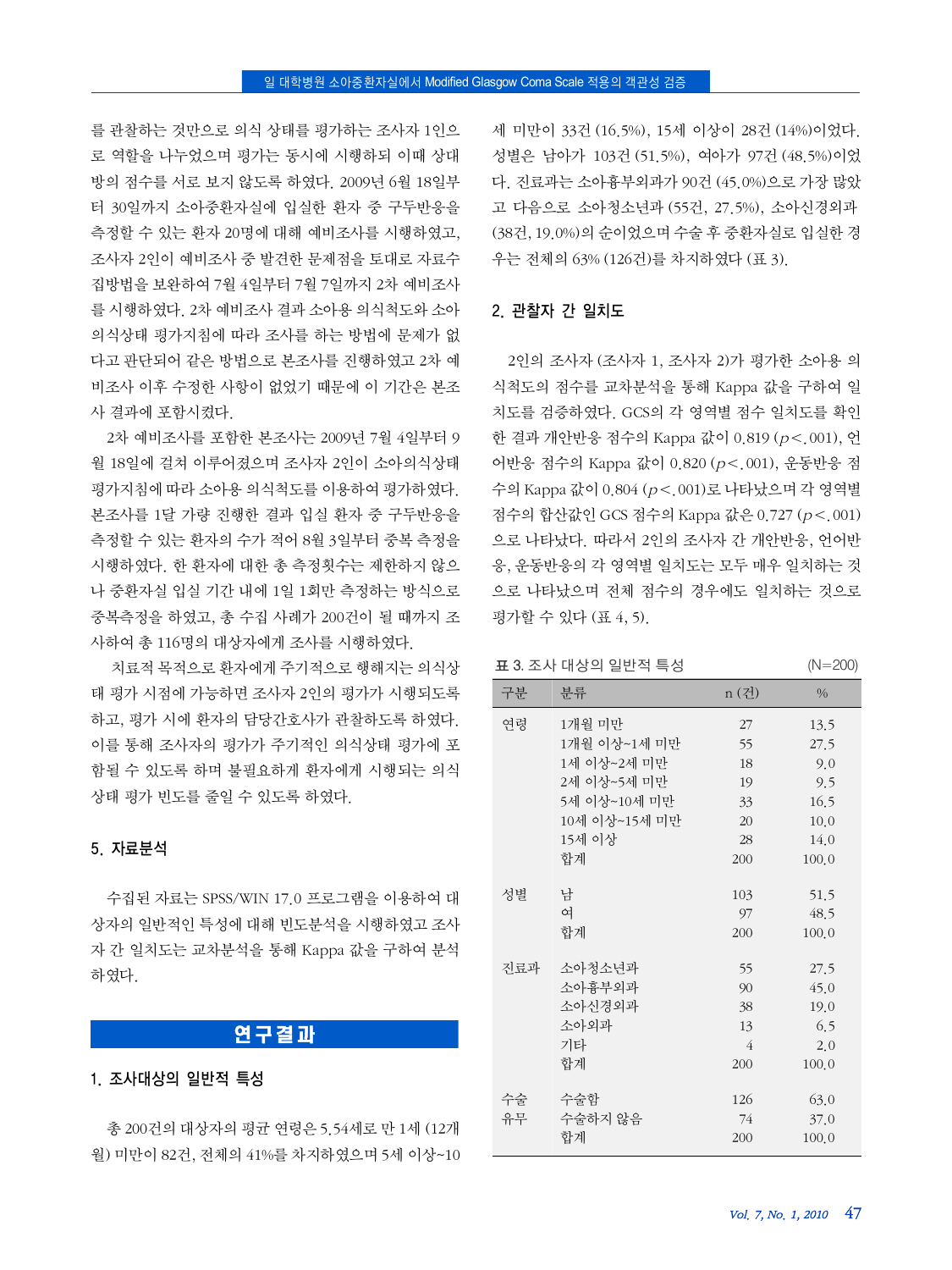#### $\triangle$ 영주 · 함귀선 · 이선영 등

## 표 4. 조사자 2인의 각 영역별 점수 교차표 개안반응

| 변수    |                | 조사자 2 |          |    |               |  |  |  |  |
|-------|----------------|-------|----------|----|---------------|--|--|--|--|
|       |                |       |          | 2  |               |  |  |  |  |
| 조사자 1 | $\overline{1}$ | 3     | 0        |    |               |  |  |  |  |
|       | $\mathcal{L}$  |       | 20       |    | $\mathcal{P}$ |  |  |  |  |
|       | 3              |       | $\Omega$ | 36 | $\mathbf{z}$  |  |  |  |  |
|       |                |       |          |    | 122           |  |  |  |  |

Kappa 0.819,  $p < .001$ .

구두반응

| 변수    |                | 조사자 2          |                |                |                |                |  |  |  |  |
|-------|----------------|----------------|----------------|----------------|----------------|----------------|--|--|--|--|
|       |                | 1              | $\overline{2}$ | 3              | 4              | 5              |  |  |  |  |
| 조사자 1 | $\mathbf{1}$   | 6              | $\overline{0}$ | $\overline{0}$ | $\overline{0}$ | $\overline{0}$ |  |  |  |  |
|       | $\overline{2}$ | $\overline{0}$ | 17             | $\Omega$       | $\overline{2}$ | $\Omega$       |  |  |  |  |
|       | 3              | $\overline{0}$ | $\overline{0}$ | 9              | 2              | 1              |  |  |  |  |
|       | 4              | $\overline{0}$ | $\overline{2}$ | 2              | 53             | 6              |  |  |  |  |
|       | 5              | $\Omega$       | 3              | $\Omega$       | 5              | 92             |  |  |  |  |

\* Kappa 0.820,  $p < .001$ .

운동반응

| 변수    |   |                |                |                |                |                |
|-------|---|----------------|----------------|----------------|----------------|----------------|
|       |   | 1              | 3              | $\overline{4}$ |                | $\Omega$       |
| 조사자 1 | 1 |                | $\overline{0}$ | $\overline{0}$ | $\overline{0}$ | 0              |
|       | 3 | $\overline{0}$ | 1              | $\overline{0}$ | $\overline{0}$ | $\overline{0}$ |
|       | 4 | $\overline{0}$ | $\overline{0}$ | 19             | 6              | $\mathbf{1}$   |
|       | 5 | $\overline{0}$ | $\overline{0}$ | $\overline{0}$ | 11             | 3              |
|       | 6 | $\Omega$       | $\overline{0}$ | 3              | 3              | 146            |

\* Kappa 0.804,  $p < .001$ .

#### 표 5. 조사자 2인의 소아용 의식척도 점수 교차표

논 의

소아환자의 연령을 고려한 혼수척도를 사용하여 조사자 간 일치도를 확인한 Tatman 등 (1997)의 연구에서 Kappa 값은 95% 신뢰도에서 개안반응의 경우 0.50, 구두반응의 경우 0.41, 운동반응의 경우 0.33으로 나타나 조사자 간 일 치도를 입증하지 못하였다. Tatman 등 (1997)의 연구설계 는 훈련된 조사자 1인과 실제 환자를 돌보는 임상간호사가 각각 15분 간격을 두고 측정한 점수를 반영하는 것이었다. 15분의 간격이긴 하나 의식상태를 평가하는 시점의 차이와 조사자 간의 지식 및 경험의 차이로 인해 평가결과의 일치 도가 낮게 측정될 수 있을 것으로 생각되어 본 연구에서는 환자의 반응을 동일한 시점에 확인하였다. 조사자 2인 중 평가자 역할을 하는 1인이 환자에게 질문을 하거나 자극을 주고 의식정도를 평가하며 다른 조사자 1인은 관찰만으로 의식상태를 평가하도록 하였고, 다음 환자를 조사할 때는 평가자와 관찰자의 역할을 서로 바꾸도록 하였다. 또한 임 상경력이 2년 이상~3년 미만인 2인이 소아용 혼수척도와 소아의식상태 평가지침을 숙지하고 의식상태 평가를 하도 록 하여 사전지식 및 임상경험 정도가 비슷하도록 조사자 를 제한하였다. 본 연구에서 소아용 혼수척도의 각 영역별 Kappa값은 0.8 이상으로 매우 높은 수준의 일치도를 보였 으며, 소아용 혼수척도의 전체 점수도 0.727로 높은 수준의 일치도를 보였다. 따라서 소아용 혼수척도를 이용하는 의 료진이 충분한 훈련을 받는다면 임상에서 이 소아용 혼수 척도를 이용하여 신뢰할만한 수준의 의식 상태 측정이 가

| 변수             |                | 조사자 2          |              |                  |              |                  |                |              |                |                |                  |                |                  |
|----------------|----------------|----------------|--------------|------------------|--------------|------------------|----------------|--------------|----------------|----------------|------------------|----------------|------------------|
|                |                | $\overline{3}$ | 5            | 6                | 7            | $\,8\,$          | 9              | 10           | 11             | 12             | 13               | 14             | 15               |
|                | $\mathfrak{Z}$ | $\mathbf{1}$   | $\mathbf{0}$ | $\mathbf{0}$     | $\mathbf{0}$ | $\overline{0}$   | $\mathbf{0}$   | $\mathbf{0}$ | $\mathbf{0}$   | $\overline{0}$ | $\sqrt{a}$       | $\mathbf{0}$   | $\sqrt{a}$       |
|                | 5              | $\overline{0}$ | $\mathbf{1}$ | $\boldsymbol{0}$ | $\mathbf{0}$ | $\boldsymbol{0}$ | $\mathbf{0}$   | $\,0\,$      | $\mathbf{0}$   | $\overline{0}$ | $\boldsymbol{0}$ | $\mathbf{0}$   | $\boldsymbol{0}$ |
|                | 6              | $\overline{0}$ | $\mathbf{0}$ | 2                | $\mathbf{0}$ | $\overline{0}$   | $\mathbf{0}$   | $\mathbf{0}$ | $\mathbf{0}$   | $\overline{0}$ | $\sqrt{a}$       | $\mathbf{0}$   | $\sqrt{a}$       |
| $\overline{7}$ |                | $\overline{0}$ | $\mathbf{0}$ | $\mathbf{0}$     | 5            | $\mathbf{1}$     | $\mathbf{0}$   | $\mathbf{0}$ | $\mathbf{0}$   | $\mathbf{O}$   | $\sqrt{a}$       | $\mathbf{0}$   | $\sqrt{a}$       |
|                | $8\,$          | $\overline{0}$ | $\mathbf{0}$ | $\mathbf{0}$     | $\mathbf{0}$ | $\mathbf{1}$     | $\mathbf 0$    | $\mathbf{0}$ | $\mathbf{1}$   | $\overline{0}$ | $\sqrt{a}$       | $\mathbf{0}$   | $\sqrt{a}$       |
| 조사자 1          | 9              | $\overline{0}$ | $\mathbf{0}$ | $\mathbf{0}$     | $\mathbf{0}$ | $\boldsymbol{0}$ | $\mathfrak{Z}$ | $\mathbf{1}$ | $\overline{0}$ | $\overline{0}$ | $\sqrt{a}$       | $\mathbf{0}$   | $\sqrt{a}$       |
|                | 10             | $\overline{0}$ | $\mathbf{0}$ | $\mathbf{0}$     | $\mathbf{0}$ | $\boldsymbol{0}$ | $\mathbf{0}$   | $8\,$        | $\mathbf{1}$   | $\mathbf{1}$   | $\sqrt{a}$       | 1              | $\mathbf{0}$     |
|                | 11             | $\overline{0}$ | $\mathbf{0}$ | $\mathbf{0}$     | $\mathbf{0}$ | $\boldsymbol{0}$ | $\overline{2}$ | $\mathbf{0}$ | 7              | $\mathbf{1}$   | $\sqrt{a}$       | $\mathbf{0}$   | $\mathbf{0}$     |
|                | 12             | $\mathbf{0}$   | $\mathbf{0}$ | $\overline{0}$   | $\mathbf{0}$ | $\overline{0}$   | $\mathbf{0}$   | $\mathbf{0}$ | $\mathbf{1}$   | 11             | $\mathfrak{Z}$   | 1              | 1                |
|                | 13             | $\overline{0}$ | $\mathbf{0}$ | $\mathbf{0}$     | $\mathbf{0}$ | $\boldsymbol{0}$ | $\mathbf{0}$   | $\mathbf{1}$ | $\overline{2}$ | $\mathbf{1}$   | 17               | $\mathfrak{Z}$ | $\mathfrak{Z}$   |
|                | 14             | $\overline{0}$ | $\mathbf{0}$ | $\mathbf{0}$     | $\mathbf{0}$ | $\overline{0}$   | $\mathbf{0}$   | $\mathbf{0}$ | $\overline{0}$ | $\overline{2}$ | $\mathfrak{Z}$   | 40             | $\overline{4}$   |
|                | 15             | $\mathbf{0}$   | $\mathbf{0}$ | $\mathbf{0}$     | $\mathbf{0}$ | $\overline{0}$   | $\mathbf{0}$   | 2            | $\mathbf{0}$   | $\mathbf{O}$   | $\overline{2}$   | 5              | 61               |